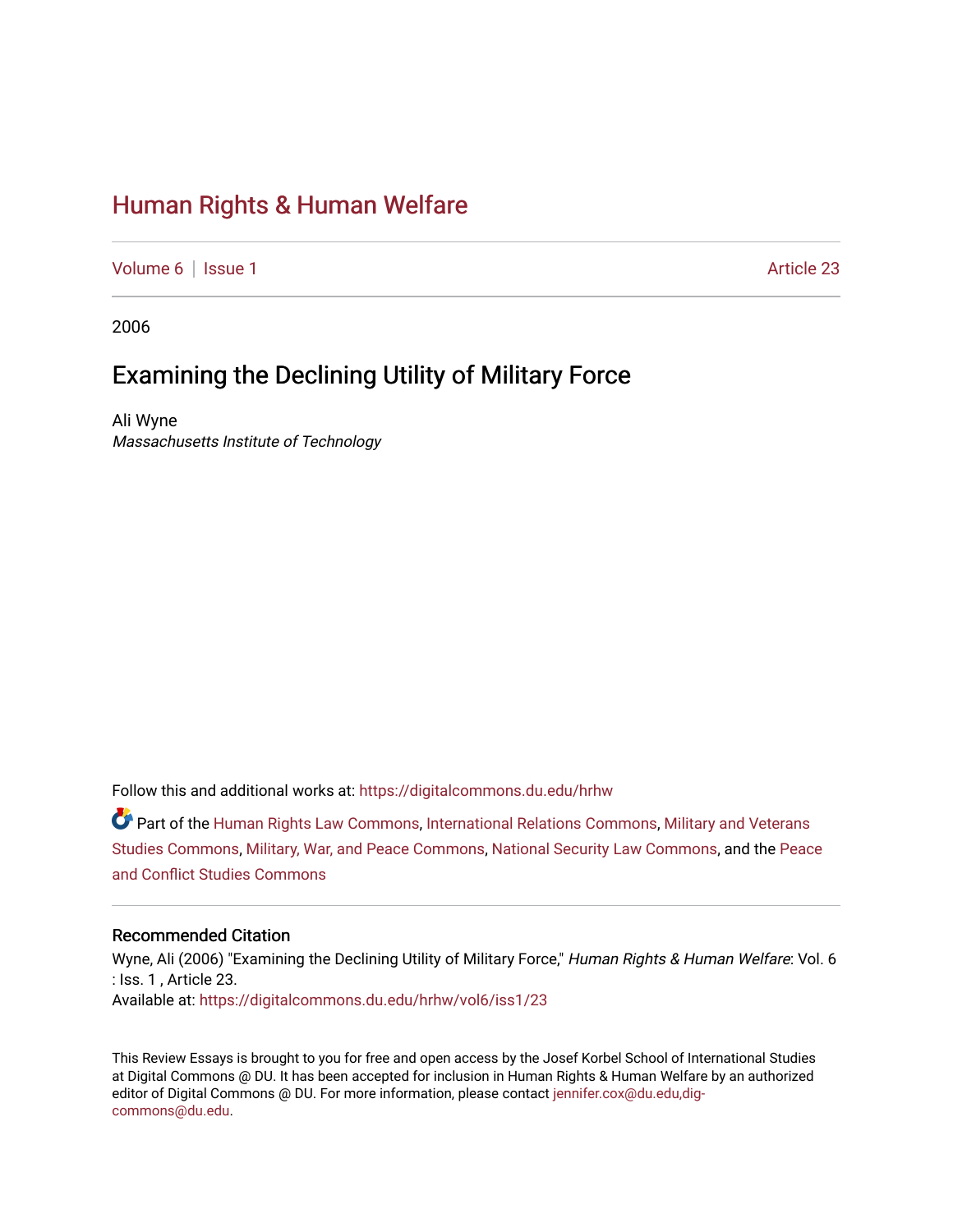

# **Examining the Declining Utility of Military Force**

By Ali Wyne

**The New American Militarism: How Americans Are Seduced by War by Andrew J. Bacevich. Oxford: Oxford University Press, 2005. 270pp.** 

In this elegantly written and insightfully argued book, Andrew J. Bacevich argues that the United States should reexamine the militarism that has increasingly come to characterize its national security policy. A professional soldier, Bacevich criticizes what he describes as a "marriage of military metaphysics with eschatological ambition" (3). Indeed, he defends the *conservative* credentials of his opposition to militarism—rooted, he argues, in the outlook of the founders—while condemning the radicalism of so-called neoconservatives.

## **Resurgent Militarism**

Although I am hardly a specialist in security studies, I would argue that a national security strategy that centers on military power makes pragmatic sense (whatever its moral wisdom) when:

- A country's central objectives are more easily realized through its deployment; or
- A country faces an external threat to its national security or vital interests, the character or gravity of which legitimates a forceful response.

The wave of colonization that the 1884 Berlin Conference sanctioned, for example, meets the first criterion: in the late 19<sup>th</sup> century, acquiring foreign territories was an important component of national power projection.<sup>1</sup> For this essay's purposes, however, it is the second criterion that merits close scrutiny. Indeed, the pressing question now facing American policymakers is whether current threats—in particular, the threat of decentralized terrorist networks, often operating with only nominal affiliations to al-Qaeda—lend themselves to military response (Friedman 2005: 28).

**<sup>1</sup>** From November 1884 to February 1885, amidst the wave of industrialization that was then sweeping through the West, representatives of 14 European countries convened in Berlin to discuss investment prospects in Africa, which possessed an abundance of raw materials. The principal result of their conference, the Berlin Act of 1885, awarded "spheres of influence" to the participants, setting in motion a particularly rapacious period of colonization.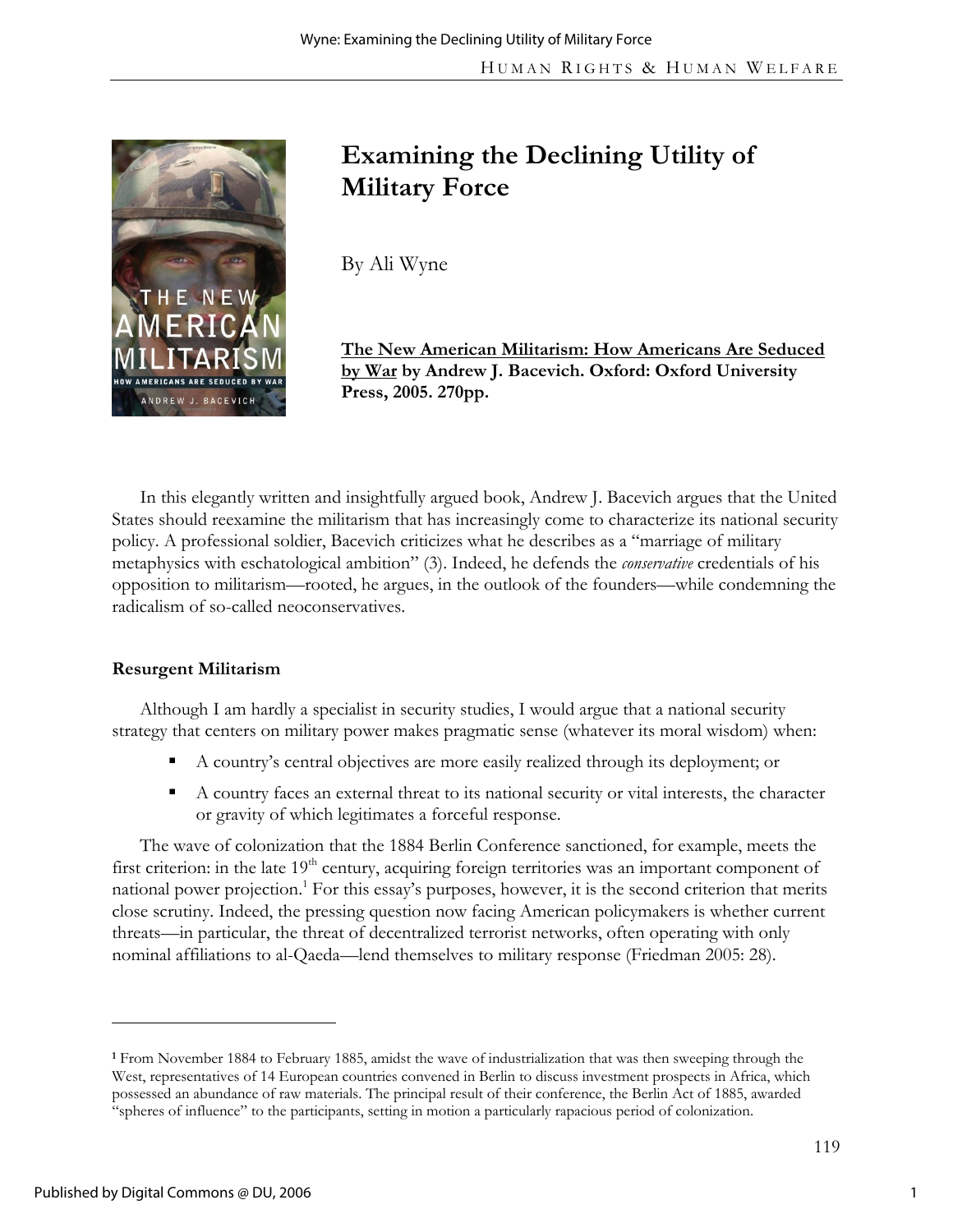A central irony of the Bush administration's counterterrorism policies is that their assertive character has helped to transform the organization of global terrorist networks and, accordingly, increase the threat that they pose. Namely, while al-Qaeda formerly conformed to a (roughly) centralized, hierarchical terrorist structure, with bulwarks in a few Arab and Muslim countries, it is now thoroughly diffuse, with pockets operating on a global scale. Of note is its remarkable ability to adapt its tactics to the evolving geopolitical environment (Stern 2003; Coll and Glasser 2005).<sup>2</sup> A recent report issued the following appraisal:

*These experts say al-Qaeda, always loosely knit, is mutating into satellites that attract local operatives bound by disenchantment with the Western societies in which they grew up. It is no longer a hierarchy with Usama bin Laden calling the shots, they say…. The diffuse nature of the shape-shifting al-Qaeda is one reason it's hard to fight. Security services may crack one cell but find little connecting it to others… al-Qaeda recruiters are very good at spotting the vulnerable—often young men undergoing personal crises –whether drugs, crime, joblessness, poverty or a spiritual hunger. They are offered an ideology that explains the difficulties and provides a new mind-set* (*USA Today* 2005).

This assessment has two implications:

It would be prudent to allocate greater counterterrorism funding to human intelligence, police work, and law enforcement than to defense expenditures; and

Unlike American adversaries of the past, the leaders of terrorist organizations derive sustenance from human emotions, as well as the ability to manipulate them with relative ease (Kamarck 2005)*.* 

Proceeding from this second point, it is instructive to digress to the United States' defeat in Vietnam. Its loss owed not to military weakness, or to a reluctance to use force, but to a failure to appreciate the humanness of its enemy: its adversary was not a faceless juggernaut, intent on inflicting immense destruction to extend its arc of power, but rather, a people who would not yield. Hence Robert McNamara's observation that, "We underestimated the power of nationalism to motivate a people to fight and die for their beliefs and values" (Ford 1996: 106).

With some exceptions, nationalism does not animate America's present foes; a deep conviction in and willingness to defend certain principles, however, certainly do. As such, counterterrorism strategies that fail to accord primacy to understanding and, ultimately, mitigating the influence of their beliefs are misguided. Unfortunately, the Bush administration has not marshaled a sustained campaign to counter their spread and penetration in susceptible societies. In 2004, it spent approximately \$1.2 billion on public diplomacy; its expenditures on military spending, by contrast, totaled \$455 billion, accounting for 47 percent of global defense spending (Johnson et al. 2005; Sköns 2005). Bacevich properly notes that this level of spending is incongruous with the nature and scope of the threats that are posed to American national security. He maintains that attaining greater military preponderance for its own sake appears to have become a central imperative:

*Since the end of the Cold War, having come to value military power for its own sake, the United States has abandoned [its historical belief in maintaining as small a military establishment as is necessary,] and is committed as a matter of policy to maintaining military capabilities far in excess of those of any would-be* 

**<sup>2</sup>** Also of critical importance is al-Qaeda's and its followers' increasingly sophisticated employment of the Internet to coordinate their operations.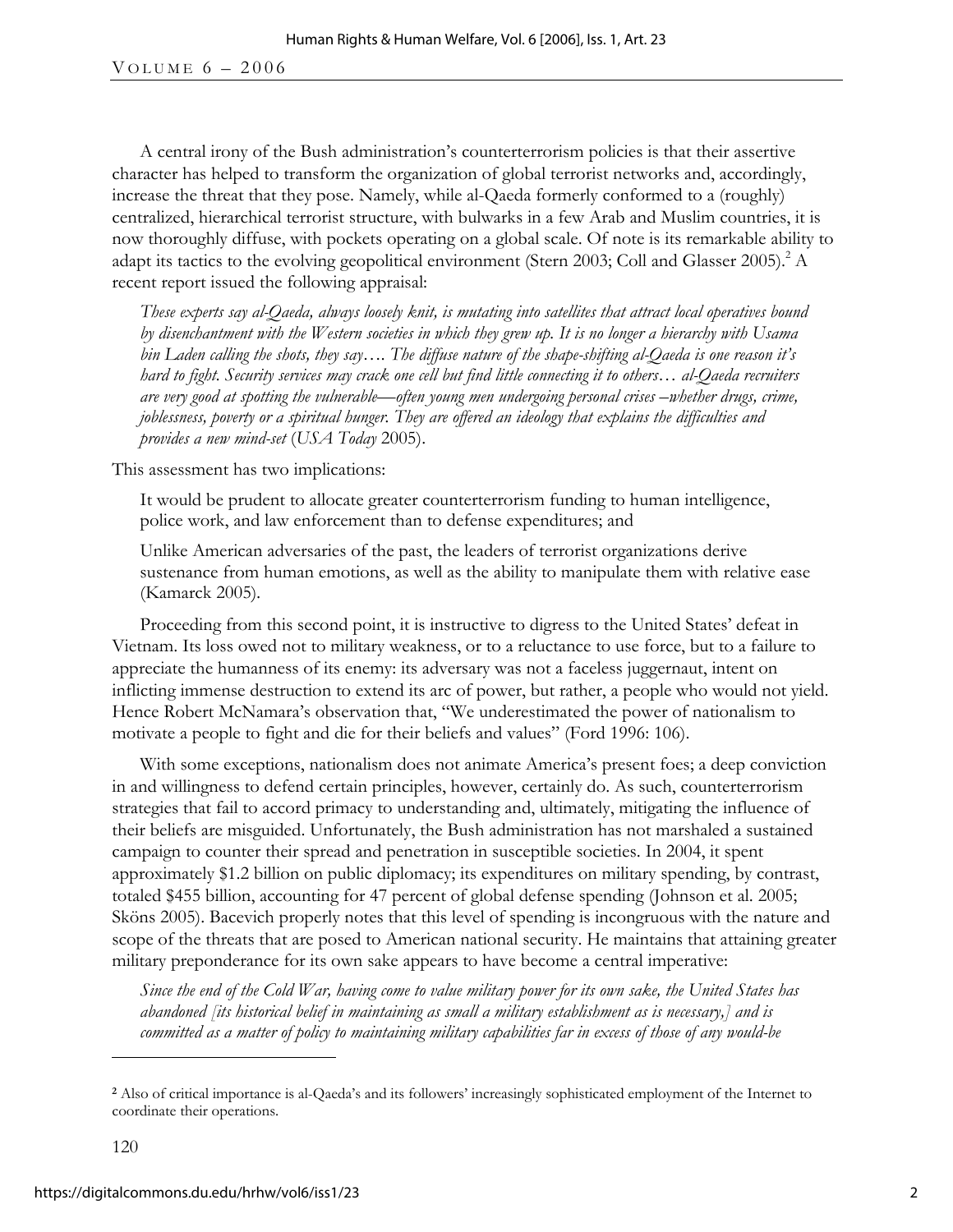*adversary or combination of adversaries…. In 2002, American defense spending exceeded by a factor of twenty-five the combined defense budgets of the seven "rogue states" then comprising the roster of U.S. enemies…. The primary mission of America's far-flung military establishment is global power projection, a reality tacitly understood in all quarters of American society…Indeed, the [armed] services have come to view outright supremacy as merely adequate and any hesitation in efforts to increase the margin of supremacy as evidence of falling behind* (16-18)*.* 

Bacevich could easily have extended such analysis to the realm of nuclear weapons, a domain in which the United States, too, seeks dominance. At present, the Bush administration spends 12 times more on efforts to construct new nuclear weapons than it does on nonproliferation efforts (Paine 2004: 8). Since it took office in January 2001, the United States has withdrawn from the 1972 Anti-Ballistic Missile Treaty and failed to ratify the Comprehensive Test Ban Treaty. Neither of these protocols elicits mention in 2002's *National Strategy to Combat Weapons of Mass Destruction*, which asserts only that the United States should "ensure compliance with relevant international agreements" (United States 2002: 2). While its declared adversaries pursue the development of basic nuclear weapons—a regrettable development, to be sure—the United States is spending \$485 million on a "robust nuclear earth penetrating warhead," and between \$2 to \$4 billion on a "modern pit facility" that could annually yield 125 to 450 plutonium "pits," crucial to the manufacture of nuclear weapons (Union of Concerned Scientists 2005).

Furthermore, Bacevich could have directed his attention to the Bush administration's postures on biological chemical weapons, as many scholars have done with rigor (Chevrier 2001; Deller and Burroughs 2003; Wheelis and Dando 2003). The conclusions at which they arrive are distressing, as are those that result from examining the Bush administration's pursuit of futuristic technologies. Within the past year, news items have revealed that the United States military is:

- Interested in manufacturing "green" bullets;
- Constructing weapons that release electromagnetic energy;
- **Planning to produce plutonium-238 for the first time since the Cold War; and**
- Examining the possibility of militarizing space

Some basic explanations are necessary. First, green bullets contain no lead, but rather, are composed of nylon and tungsten. They were initially hailed as environmentally safer alternatives to their lead-filled counterparts, and, between 1994 and 2001 alone, the army spent \$12 million dollars attempting to perfect them (Giuliano 2001). However, there exists a disparity between their intended and actual effects. Laboratory examinations have revealed that tungsten is insoluble, and actually facilitates the ability of lead to penetrate through ground surfaces (CNN 2005). Second, energybeam weapons emit highly accurate and virtually infinite beams of electromagnetic energy, which travel at the speed of light and, as such, preclude the possibility of an enemy combatant's escaping over the past 11 years, the military has spent \$51 million on just one component of this weapons program, which explores how "directed energy" can be used to interdict enemy combatants (*USA Today* 2005). The emergence of logistical difficulties associated with their deployment and the need to allay fears concerning their effects on humans have delayed energy-beam weapons' introduction into combat situations (*USA Today* 2005).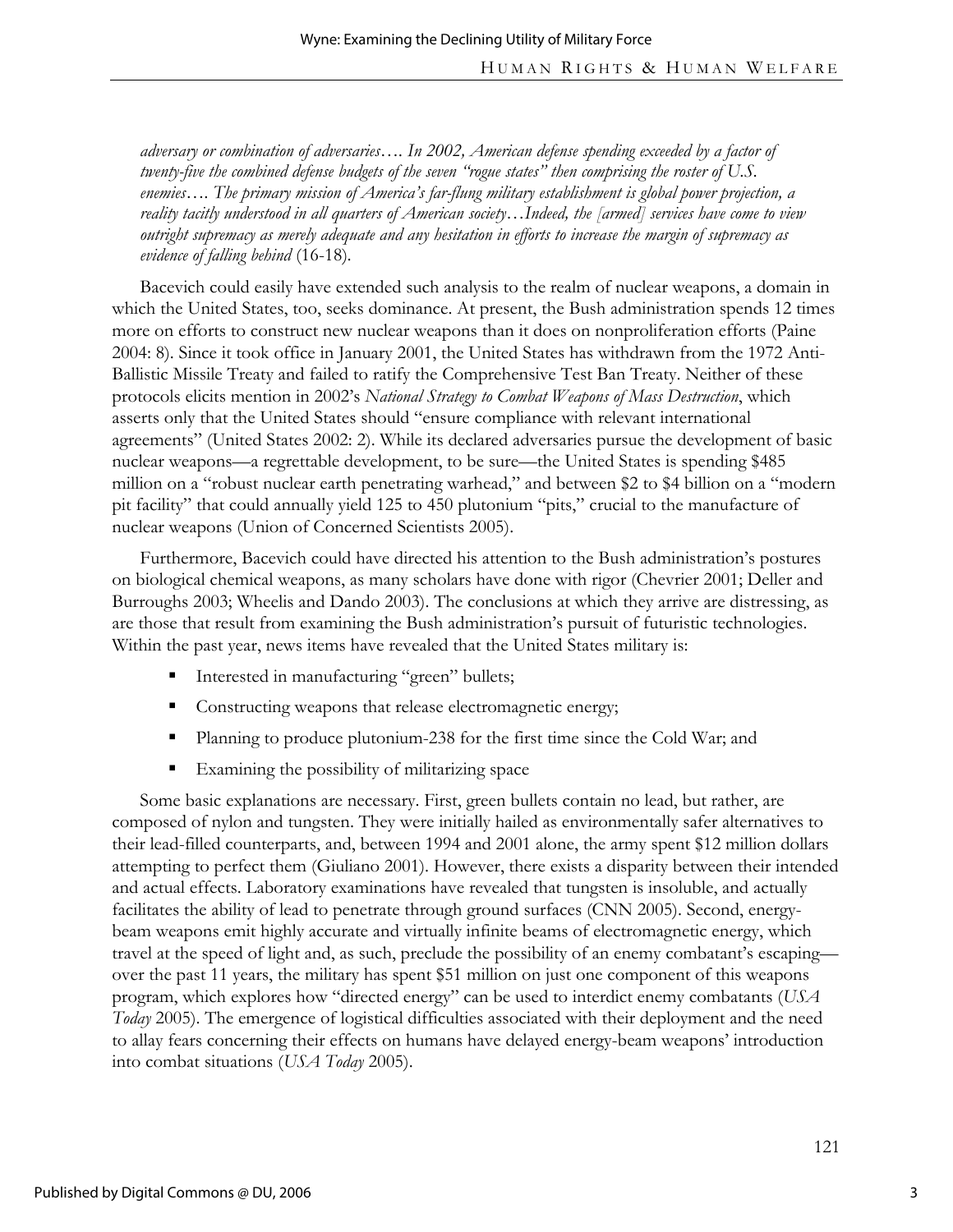VOLUME  $6 - 2006$ 

The central question to pose here is whether the benefits that these two technologies confer outweigh their costs. It seems reasonable to suggest that, at a time when the United States is largely shouldering the burden of nation-building in Iraq and Afghanistan (while attempting to prosecute a "global war on terrorism"), such investments are superfluous. Indeed, the fiscal constraints that America's current engagements impose should dissuade the military from pursuing costly endeavors that exhibit little return. The Comanche helicopter program, the Crusader artillery system, and the V-22 Osprey all testify to this principle (Bacevich 216-17).

The first two developments that I noted—the advents of, respectively, green bullets and energybeam weapons—are of concern because they highlight the military's tendency to invest in costly and, oftentimes, ineffectual technologies, what Bacevich terms "massive and redundant capabilities" (Bacevich: 17). The latter two developments, for reasons that I presently set forth, are of greater concern: that they have emerged in parallel suggests that they are related. Plutonium-238, a highly radioactive substance, "is used in radioisotope thermoelectric generators to provide electricity for space probes that venture too far from the sun to use solar power" (Gagon 2006). The current production plan will generate 150 kilograms (which translates to approximately 50,000 containers) over the next three decades, at a cost of \$1.5 billion. The Bush administration has allowed only that the plutonium that is eventually stockpiled will be used in "secret missions" (Broad 2005: A1).

However, one can venture a reasonable conjecture as to what such missions might entail. As it looks to consolidate the advantages that the United States military retains on the ground and in the air, the defense establishment has placed growing emphasis on achieving supremacy in space. For the 2006 Fiscal Year, the Department of Defense (DOD) is allocating \$60.9 million to a spacecraft that could assault enemy satellites, as well as \$68 million to a project that would employ infrared technology to intercept and deactivate a target satellite's transmissions (Pincus 2005: A2). Such initiatives pose two risks: they encourage the very countries that the United States is attempting to deter—ostensibly Russia and China—to pursue similar projects; and, by extension, they realize the hitherto untapped potential of space as a domain for warfare.

As the United States undertakes to project its power into space, little debate has occurred on some basic questions. Would there be any restrictions on the physical boundaries of space warfare? What legal barriers would be erected to govern it? Which country, bloc, or organization, if any, would have the jurisdiction to enforce them? On a more specific note, what would be done to address the destructive capacity of space debris (Hitchens 2005)? And, returning to earlier discussion, how, if at all, does plutonium-238 figure into this new enterprise?

I will comment only on the last of these questions. In 2006, the National Aeronautics and Space Administration (NASA) intends to request \$600 million to launch a New Horizons Pluto probe that would employ a radioisotope thermal generator, powered by plutonium-238 (Berger 2004). This substance will also play a central role in developing the Jupiter Icy Moons Orbiter (JIMO) probe, to be deployed in 2011. The JIMO mission would inaugurate the use of nuclear reactors for propulsion, thereby establishing an unsettling precedent (Danneskiold 2004).

There is a widespread belief that space warfare would greatly expand the frontiers of destruction that nuclear weapons have, until now, predominantly shaped; and that, accordingly, it would exact massive costs, human and economic, not only on those societies that engaged in warfare, but also, regrettably, on those that did not (Krepon 2005). On August 12, 2003, the United Nations (U.N.)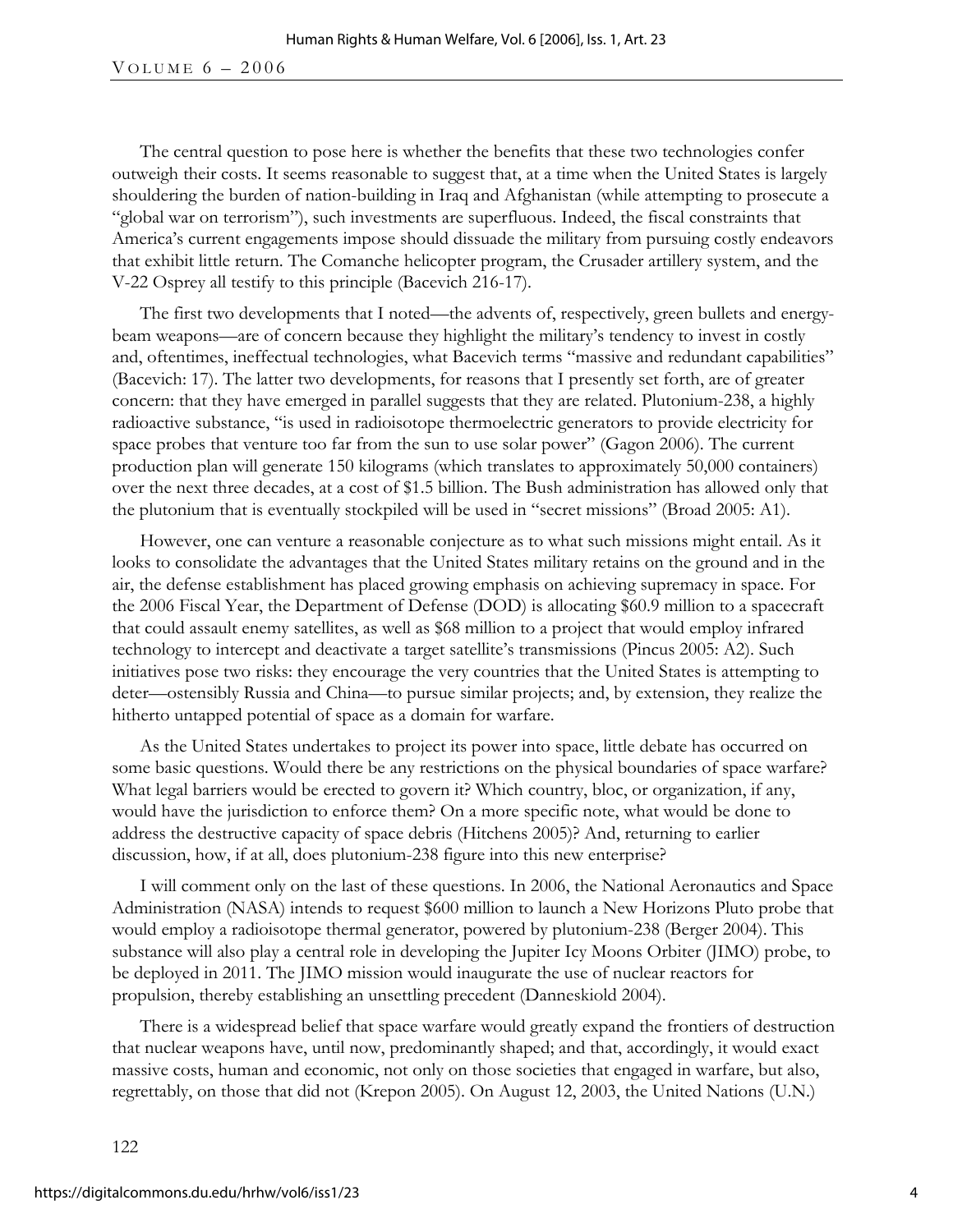General Assembly voted 174-0 in opposition to the militarization of space; the United States was one of only four countries that abstained from this vote (Krepon 2005: 4). Today's policymakers should recall that America is party to the 1967 Outer Space Treaty, Article IV of which specifies that all bodies beyond Earth's orbit are to be used for peaceful purposes. The belief that militarizing space could imperil human survival does not appear to be too far removed from reality. It is instructive to recall how close the world came to the precipice of self-destruction in 1962, during the Cuban Missile Crisis. Historian Arthur Schlesinger, Jr. labeled it "the most dangerous moment in human history" (Kennedy 1999: 7). Unusual fortune and basic sensibility intervened then, preventing improvident impulses on the part of the United States and the Soviet Union from prevailing. There is no assurance that they would arrest a similar conflict in the heavens.

The above analysis does not posture as an exacting or comprehensive appraisal of the new American militarism, which comprises far too great a litany of topics to be reasonably addressed in one essay. It does, however, attempt to provide a glimpse into the United States' pursuit of "fullspectrum dominance," a pursuit that belies the nature and complexity of the security challenges that this country faces now and will confront in the future (United States 2000: 13).<sup>3</sup> Today's policymakers would be wise to recall the words of Dwight D. Eisenhower, hardly one to shirk from bolstering the defense establishment: "There is no way that a country can satisfy the craving for absolute security, but it can bankrupt itself morally and economically in attempting to reach that illusory goal through arms alone" (Business Leaders for Sensible Priorities 2006). The attempt to tailor obsolescent strategies to novel challenges is clearly misguided, as Eisenhower would have concluded.

There are no simple ways of redressing the variant of American militarism that Bacevich discusses, especially as it has progressed well beyond its nascent stages. That being said, however, the recommendations that he proposes offer a prudent foundation upon which to build. Of greatest relevance, at this juncture, is the sixth of them: "devise an appropriate gauge for determining the level of U.S. defense spending" (214). While the construction of such a barometer would not be simple, there should not be much doubt that the current level of military expenditures is excessive.

The other suggestions that constitute his critique, as well as the arguments that form the core of The New American Militarism, are equally sensible. The central flaw of Bacevich's work, then, lies not in its content—which is difficult, if not impossible, to reproach—but in its omissions. One can only hope that he elects to research and publish a revised, expanded edition, which deepens the contentions that he has set forth, and expounds arguments that he has excluded. Foremost among these arguments is that the utility of armed force is declining. To his credit, he does allude to this assertion on a few occasions. Near the end of the seventh chapter, for example, Bacevich issues the following assessment: "Furthermore, the aura that by 2001 had come to suffuse American attitudes towards war, soldiers, and military institutions had dulled the capacity of the American people to

-

**<sup>3</sup>** While it is true that President Bush and his advisors "have certainly taken up the mantle of this militarism with a verve not seen in years" (Bacevich: 4), fairness dictates that one acknowledge the role of nominally liberal administrations in facilitating its resurgence. Recall, for example, that it was President Carter, whose lasting legacy is that of a pacifist, who perhaps most explicitly articulated the United States' right to employ military force to defend its "vital interests" in the Middle East (181). Furthermore, it was the Clinton administration that advanced the notion of "full-spectrum dominance." That it is perhaps not as explicit about its intentions as its conservative counterpart belies the liberal establishment's contribution to the steady militarization of America's national security policy.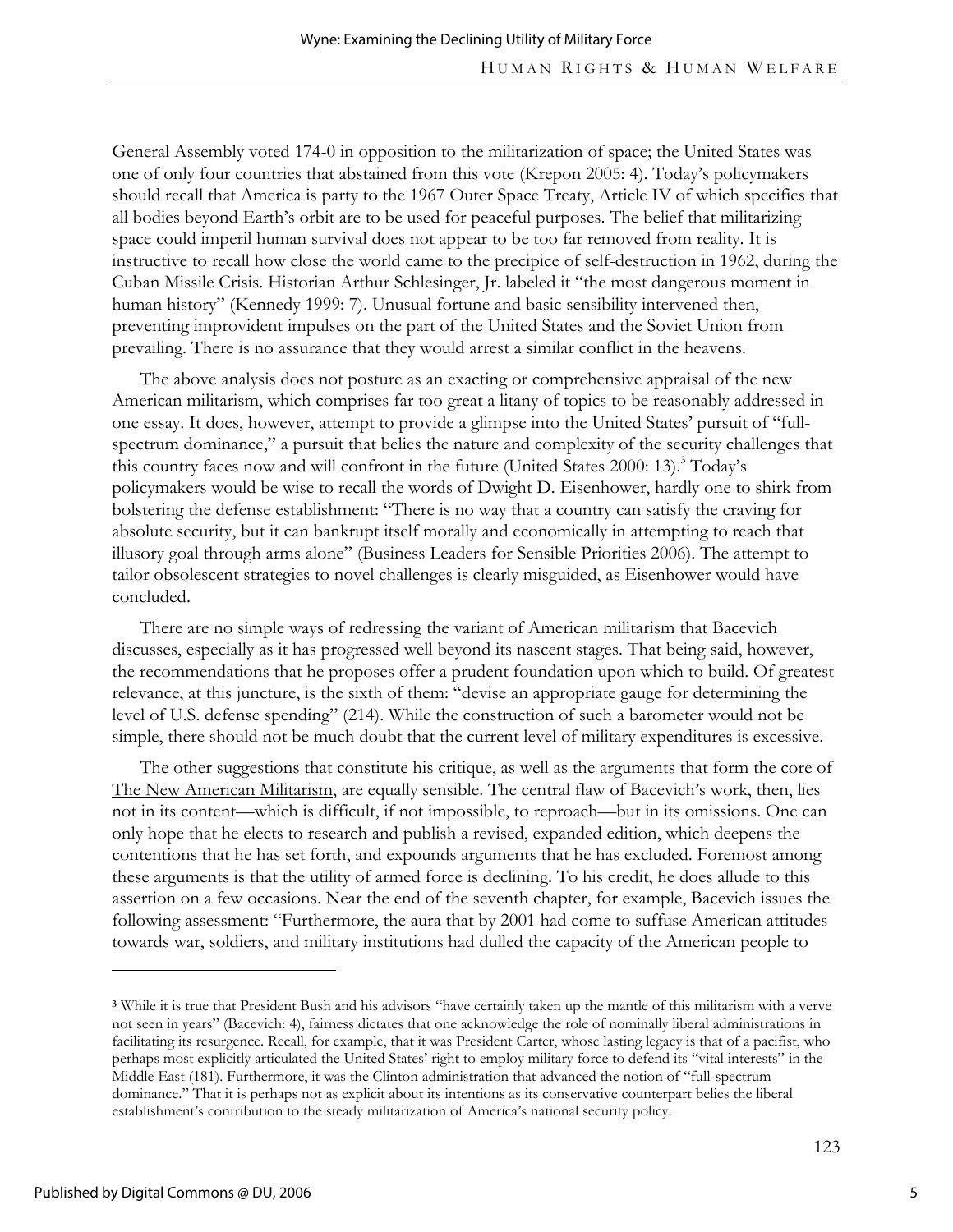think critically about the actual limits of military power" (202-03). In the beginning of the eighth chapter, furthermore, he speaks of "a century filled to overflowing with evidence pointing to the limited utility of armed force" (208).

What is quite remarkable, in fact, is the level of energy and thought that intellectuals and policymakers have historically devoted not to justifying the deployment of armed force, but rather, more fundamentally, to justifying its *relevance*. In the 1940s and 1950s, as Cold War tensions were growing, nuclear strategists devised the concept of a "limited war," with the intent of "enhancing the direct political relevance of American military power" (155). In the 1970s, Norman Podhoretz, editor-in-chief of *Commentary*, worked vigorously to refute the notion that armed force had become "obsolete as an instrument of American political purposes" (74). Two decades later, influential neoconservatives strove to redress the "defective appreciation of what power could accomplish" that had apparently prevailed in the wake of the Clinton administration's mixed record of humanitarian intervention (85).

Other such examples abound, but I will not discuss them here. Bacevich illuminates, perhaps unwittingly, that if planners accorded such great primacy merely to explaining the relevance of armed force, then perhaps these same planners recognized its declining utility. However, he does not explain sufficiently what accounts for force's increasingly limited value. While such an omission is understandable, considering that the book's focus is different, it is deserving of elaboration.

### **The Declining Utility of Military Force**

One of the most critical sources of the declining relevance of military power, and the one to which I now direct my attention, is the growing importance of what some scholars have termed "information power." As the twin revolutions in information and communication progress, the pace at which technological capabilities are expanding is rivaled only by the rate at which technological costs are falling.

These developments, especially the advent of the Internet, have set in motion a democratization of sorts, comparable in scale and impact to the introduction of the printing press in the  $15<sup>th</sup>$  century (Deibert 1997). More specifically, they are allowing people from all corners of the world to access information and, more importantly, participate in vibrant discourse on global issues. Consequently, the United States no longer enjoys asymmetrical control over information and the central organs through which it is transmitted. Historically, states that have wielded disproportionate geopolitical influence have successfully controlled information. In ancient Mesoamerican, Egyptian, Mycenean Greek, and Chinese societies, for example, elites learned and employed the newly developed system of writing to entrench the power gap between themselves and the uneducated bourgeoisie classes. Claude Lévi-Strauss, a renowned 20<sup>th</sup> century Franco-Belgian anthropologist, once posited that "[writing] seems to favor the exploitation rather than the enlightenment of mankind… the primary function of writing, as a means of communication, is to facilitate the enslavement of other human beings" (Diamond 1999: 235)<sup>4</sup>

**<sup>4</sup>** Examples such as this one are numerous. Consider Nazi Germany's establishment and fortification of the Propaganda Ministry during the 1930s: see Shirer (1960). Shirer, who lived in Germany during the ascent of the Third Reich, writes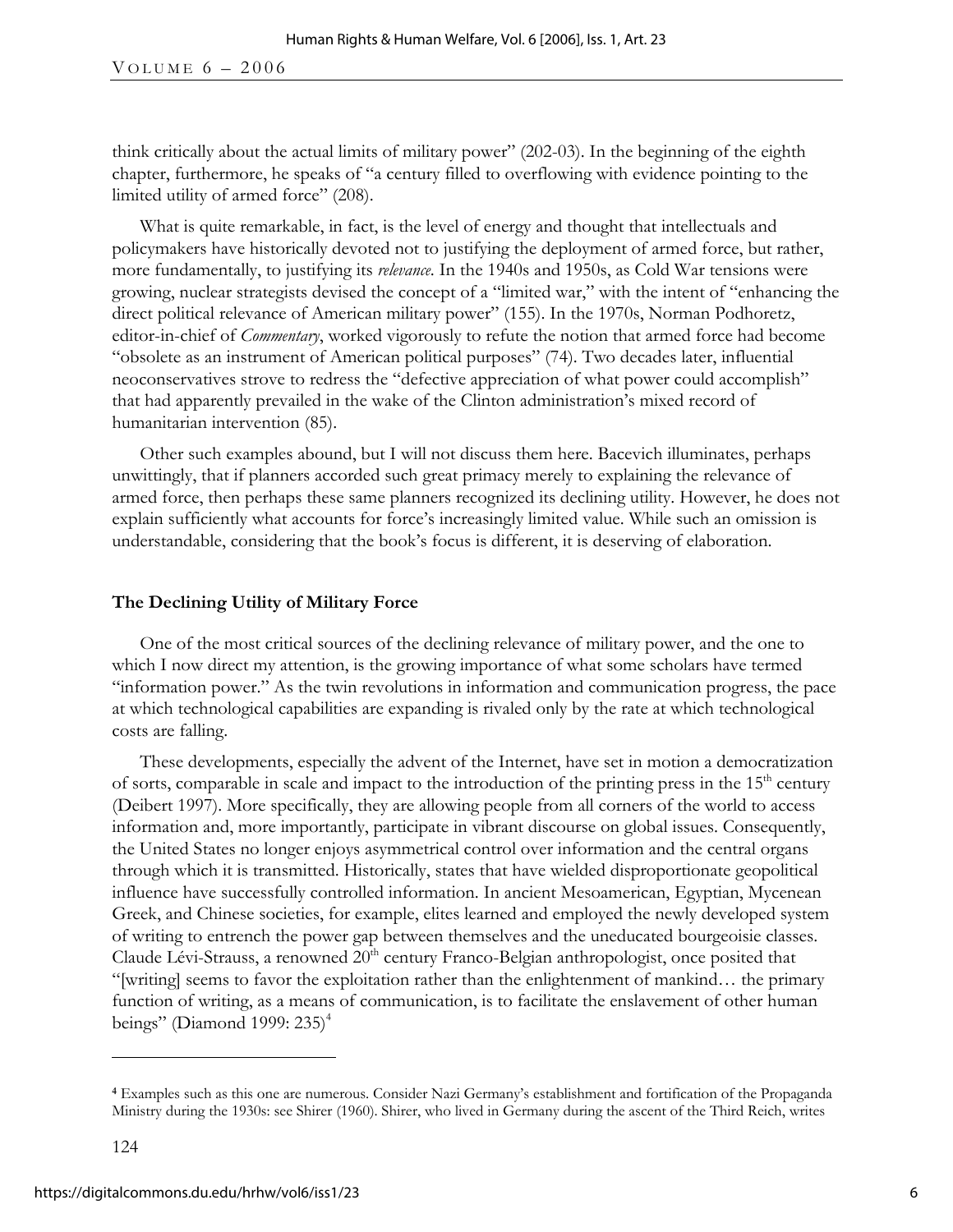During the Cold War, public officials in both the United States and the Soviet Union recognized that prevailing in the battle of perceptions was of paramount importance, perhaps of even greater strategic value than securing an advantageous position in the arms race. Persuading countries to favor one ideology over another was largely an exercise in the art of public diplomacy. By deploying radio programs such as the Voice of America, Radio Free Europe, and Radio Liberty, the United States, without resorting to force or employing subversive means (although it certainly engaged in both of these actions), gradually convinced the societies of the Eastern hemisphere that in the epic battle between democratic capitalism and despotic totalitarianism, the former would triumph.<sup>5</sup> With the dissolution of the Soviet Union in 1991, and the attendant removal of (what was then) the most pressing threat to the United States' national security, American policymakers progressively invested less effort in disseminating their messages on critical issues to the global population. Thus between 1994 and 2001, the federal government's expenditures on public diplomacy declined by approximately 53 percent (Epstein 2005: CRS-5). This complacency prevailed at a time when the revolutions in information and communication were beginning to discernibly impact the geopolitical environment.

Indeed, with the rise of alternative news networks such as al-Jazeera, and especially with the growth of the Internet, the United States' messages on terrorism and democracy promotion do not resonate as widely or with as much power as they once did. As poll after poll reveals, even the people of countries that the United States counts among its closet allies view its statements with skepticism and, quite often, hostility. In the past, when the world's primary sources of information were based in the United States, the world was, naturally, more inclined to accept the legitimacy of its viewpoints. Now, however, that members of the global community have access to sources of information that often contradict the United States' and possess media that allow them to exchange information with others, they are more incredulous and capable of offering independent analyses of American foreign policy.

One can gauge how powerful global public opinion has become by juxtaposing global reactions to the United States' two engagements in Iraq. Both were predicated on the danger that Iraq's weapons of mass destruction posed, and the desire to spread democracy in the Middle East. In both 1991 and 2003, public officials offered disingenuous or dubious evidence to support their claims that Saddam Hussein's regime posed a grave threat. In 1991, for example, President George H. W. Bush cited Iraq's gassing of 5,000 Kurds in Halabja in 1988, although it is believed that the United States supplied the helicopters that were used to spray the poison gas (Dickey and Thomas 2002: 37). More generally, declassified documents reveal an extensive symbiosis between the United States and Hussein's Iraq during the 1980s and early 1990s (Byrne 2003). Today, many of the Bush

that "the radio became by far the regime's most effective means of propaganda, doing far more than any other single instrument of communication to shape the German people to Hitler's ends…No one who has not lived for years in a totalitarian land can possibly conceive how difficult it is to escape the dread consequences of a regime's calculated and incessant propaganda" (Shirer 1960: 341-42).

**<sup>5</sup>** Intuition would suggest that such programs, which proved so influential in effecting the Soviet Union's implosion, would figure more prominently in the United States' diplomatic arsenal, especially at a time when the international community receives its messages on critical issues with skepticism and, oftentimes, disdain. Regrettably, however, they have been neglected. See, for example, Sanford J. Ungar, "Pitch Imperfect," *Foreign Affairs* (May / June 2005: 2-13).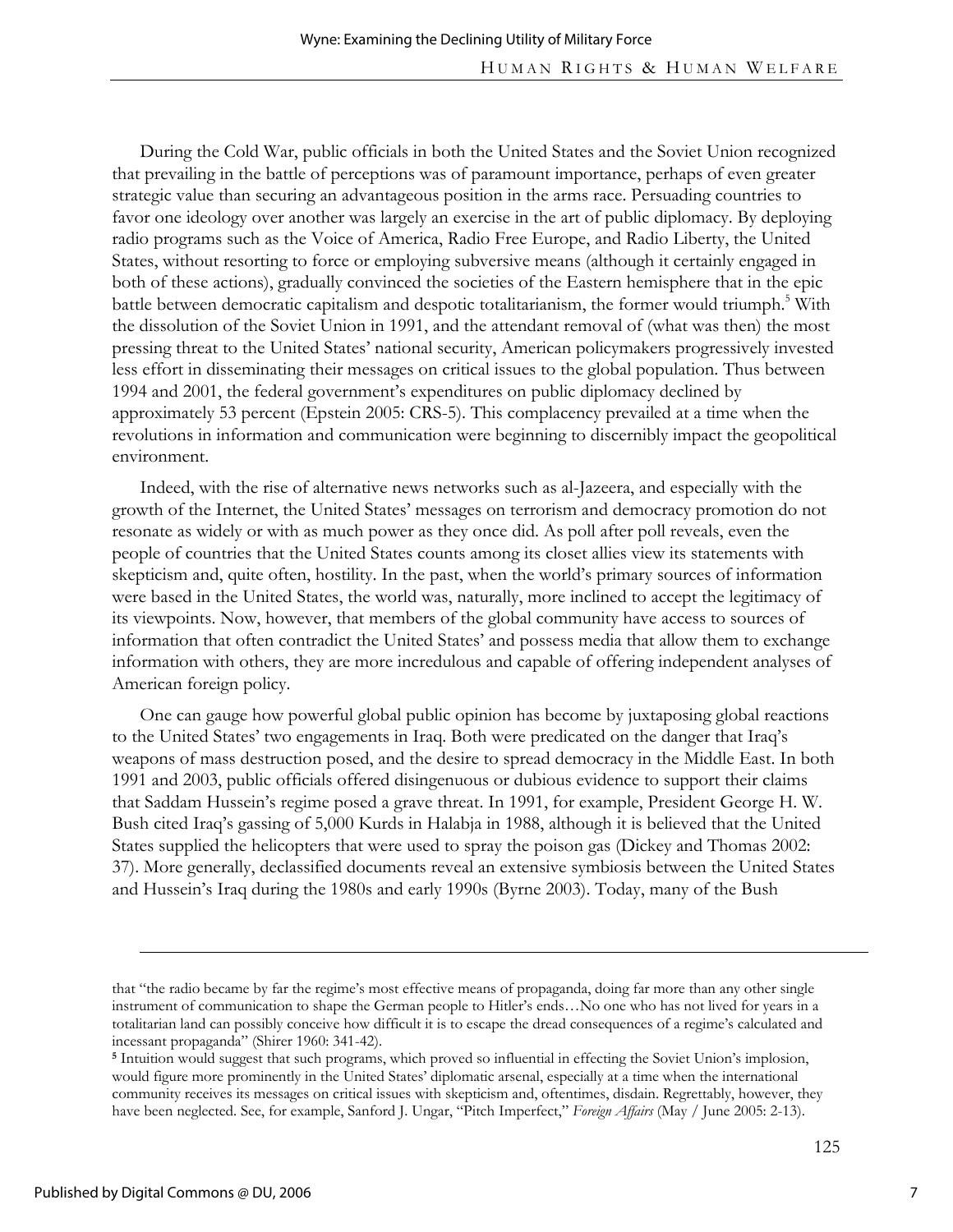administration's claims about Iraq's purported biological, chemical, and nuclear weapons programs have either been invalidated or revealed to have been based on biased information.

What, then, accounts for global public opinion's general support for the First Gulf War, but widespread opposition to the Second Gulf War?<sup>6</sup> In the former instance, Iraq's invasion of Kuwait certainly proved to be a galvanizing factor. Furthermore, the United States more earnestly pursued multilateral diplomacy in 1991, thereby imparting greater legitimacy to its endeavor. Another explanatory factor, however, which is often neglected, is information power. In 1991, when the United States still dominated the major channels of communications, and few people had even heard of the Internet, the truthfulness of the United States' statements was often presumed. Twelve years later, empowered by access to and the ability to disseminate information on America's past and present foreign policies, a network of bloggers and activists deconstructed the Bush administration's rationales for invading Iraq. With few exceptions, global public opinion emboldened those leaders who consciously chose to oppose the United States' invasion, while it impugned the reputation of those leaders who decided to support the war. That British Prime Minister Tony Blair's approval ratings are as low as they are affirms this assertion.

Although global public opinion cannot prevent a superpower from implementing a particular policy, it can make the consequences of implementing a particular policy quite unpleasant. In 1991, coalition members underwrote nearly 90 percent of the United States' wartime costs (Kosiak 2003: 3). Today, America's economy sags under the weight of enormous nation-building costs: as America attempts to rebuild Afghanistan and Iraq, it struggles to solicit continued international assistance. The war of 1991 did not greatly impair American credibility; the war of 2003 may have done lasting damage to it.

To its credit, the *2004 Report of the United States Advisory Commission on Public Diplomacy* recognized the role of global public opinion: "Extraordinary changes in world communication have made international public opinion a key aspect to achieving American foreign policy objectives…. The global communications revolution necessitates a cohesive strategy for America's international broadcasting, educational and cultural endeavors, and public affairs initiatives to directly support the nation's foreign policy" (United States 2004a). Although such assessments are, by now, staples of mainstream discourse, the United States is still largely removed from the forums in which global public opinion is shaped. The Council on Foreign Relations, for example, issued a report in which it criticizes the State Department for insufficiently "engaging foreign societies and explaining to them America's positions and viewpoints" (Metzl and Carlucci 2001: 10).<sup>7</sup>

While global public opinion is not a wholly cohesive force, it nonetheless presents the United States with a formidable challenge: it is transnational, and largely operates independently of state dictates. This assertion is not tantamount to predicting the disappearance of the nation-state as a

**<sup>6</sup>** Most of the United States' principal European allies, as well as many countries in the Arab and Muslim world, supported the First Gulf War, which the U.N. authorized. By contrast, there was global opposition to America's invasion of Iraq in 2003, with the general population in most countries believing that its failure to receive U.N. approval rendered its actions illegitimate.

**<sup>7</sup>** Again, although much of my essay has centered on criticism of the Bush administration's range of domestic and foreign policies, I would be remiss to absolve the Clinton administration of fault. It was, after all, his that imprudently dissolved the United States Information Agency in 1999.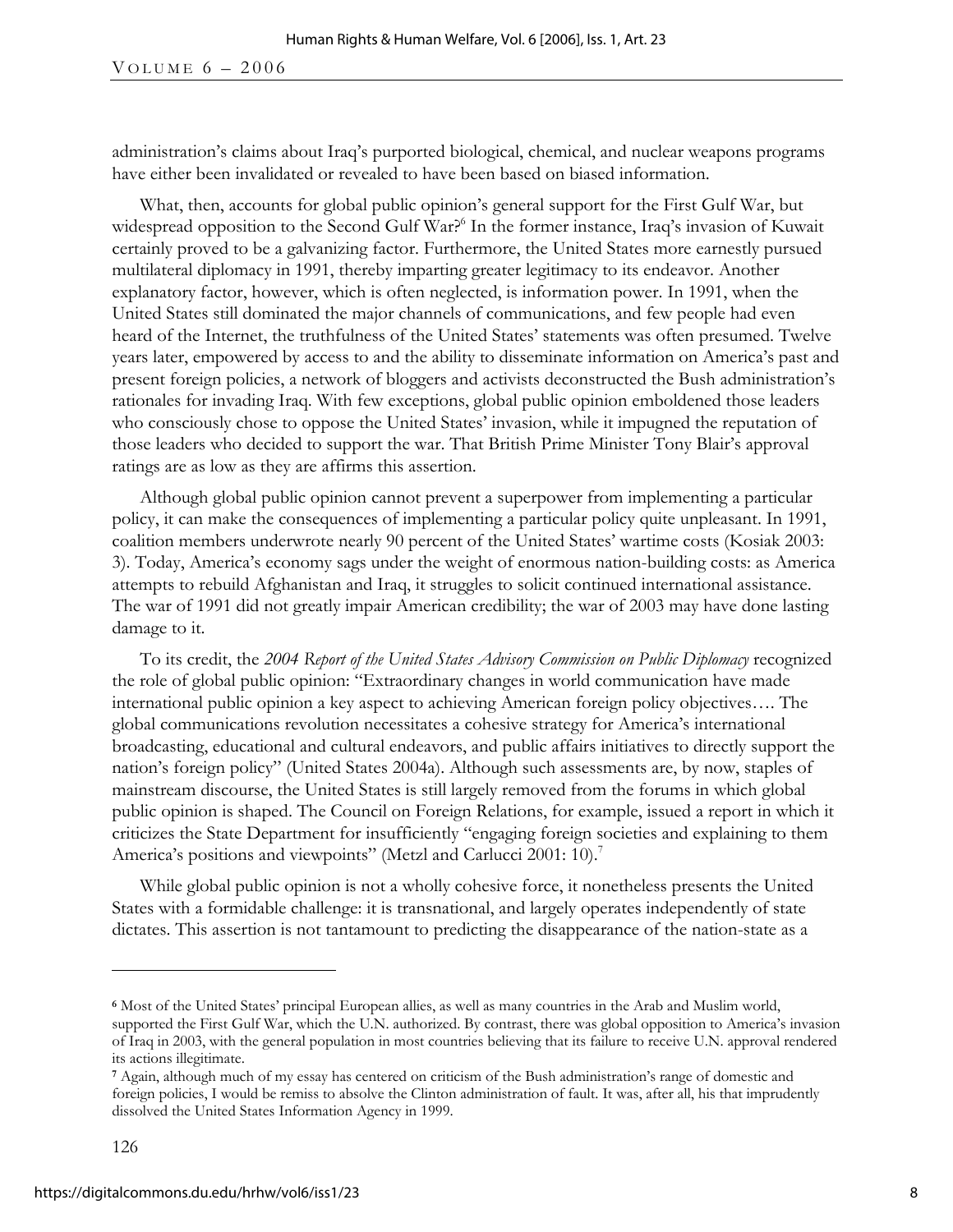meaningful identity in global politics; to the contrary, it will remain the central pillar upon which the international order is structured through the foreseeable future. However, "virtual" opinion networks will almost assuredly grow in importance (United States 2004b).<sup>8</sup>

Returning to the earlier discussion, how does global public opinion bear on the utility of military power? Simply, it frowns upon those states that consolidate and apply what it judges as unreasonable levels of force. More importantly, it rewards those individuals, organizations, and states that contribute to the resolution of global issues through peaceful avenues.<sup>9</sup> At present, then, the United States faces a vexing dilemma. The events of September 11, 2001 gave unprecedented urgency to the imperative of ensuring its own security. Even so, as the world's great power, America is uniquely capable of and responsible for bequeathing to posterity a more peaceful and prosperous future. At present, many countries of the developing world, and even many industrialized democracies whom we count as allies, judge that the United States has become too preoccupied with fighting terrorism to offer leadership on other global issues, such as poverty and disease (Zakaria 2004: 41).

Indeed, the world's increasing opposition to the use of armed force is concomitant with growing acceptance of and respect for militarism as a central instrument of statecraft here in the United States. Bacevich argues that, by the 1980s, with the Reagan administration touting the resuscitation of America's armed forces, "military might" had "become the preferred measure for gauging the nation's strength" (Bacevich 109). Divergence of domestic and international opinion on the accretion and use of military force has arisen at a particularly inopportune time, especially as the challenges that are posed to the continued exercise of American leadership grow in number and complexity.

What factor or factors could permit the emergence of this chasm? Bacevich's most compelling response to this question centers on the role that leading intellectuals have played since the 1960s. In particular, he emphasizes the crucial distinction between today's generation of conservative thinkers and its predecessor—a contrast that, in cavalier fashion, is often ignored in contemporary analysis:

 *Unlike their elders, second-generation neoconservatives did not define themselves in opposition—to Communism, to the New Left, or to the sixties. Theirs was no longer an "ideology of anti-ideology." Rather, they were themselves advocates of a positive ideological agenda, a theology that brought fully into view the radical implications… embedded within the neoconservative insurgency from the outset… the second generation went a step further, promulgating the notion that the moment was now ripe for the United States*  to use that power—especially military power—to achieve the final triumph of American ideals (82-83).

That is to say, today's neoconservatives have adopted a far more proactive stance than those of earlier decades. They seek not only to change ideology, but also, more importantly, to exert influence

**<sup>8</sup>** According to the National Intelligence Council's report, cited below, "Growing connectivity will be accompanied by the proliferation of virtual communities of interest, complicating the ability of states to govern. The Internet in particular will spur the creation of even more global movements that may emerge as a robust force in international affairs." (12) **<sup>9</sup>** I judge it necessary to set forth two qualifications, considering that the United States' invasion of Iraq in 2003 was, in many respects, unique. Global public opinion approves of (1) careful and proportionate military response to unprovoked attack: thus, it largely assented to the United States' decision to invade Afghanistan in October 2001. Furthermore, it (2) supports the deployment of force on humanitarian grounds: thus, a multilateral military presence in, say, Sudan or Uganda would surely be welcomed. It does not, however, approve of the use of force when such an action is seen as part of a broader attempt to project power.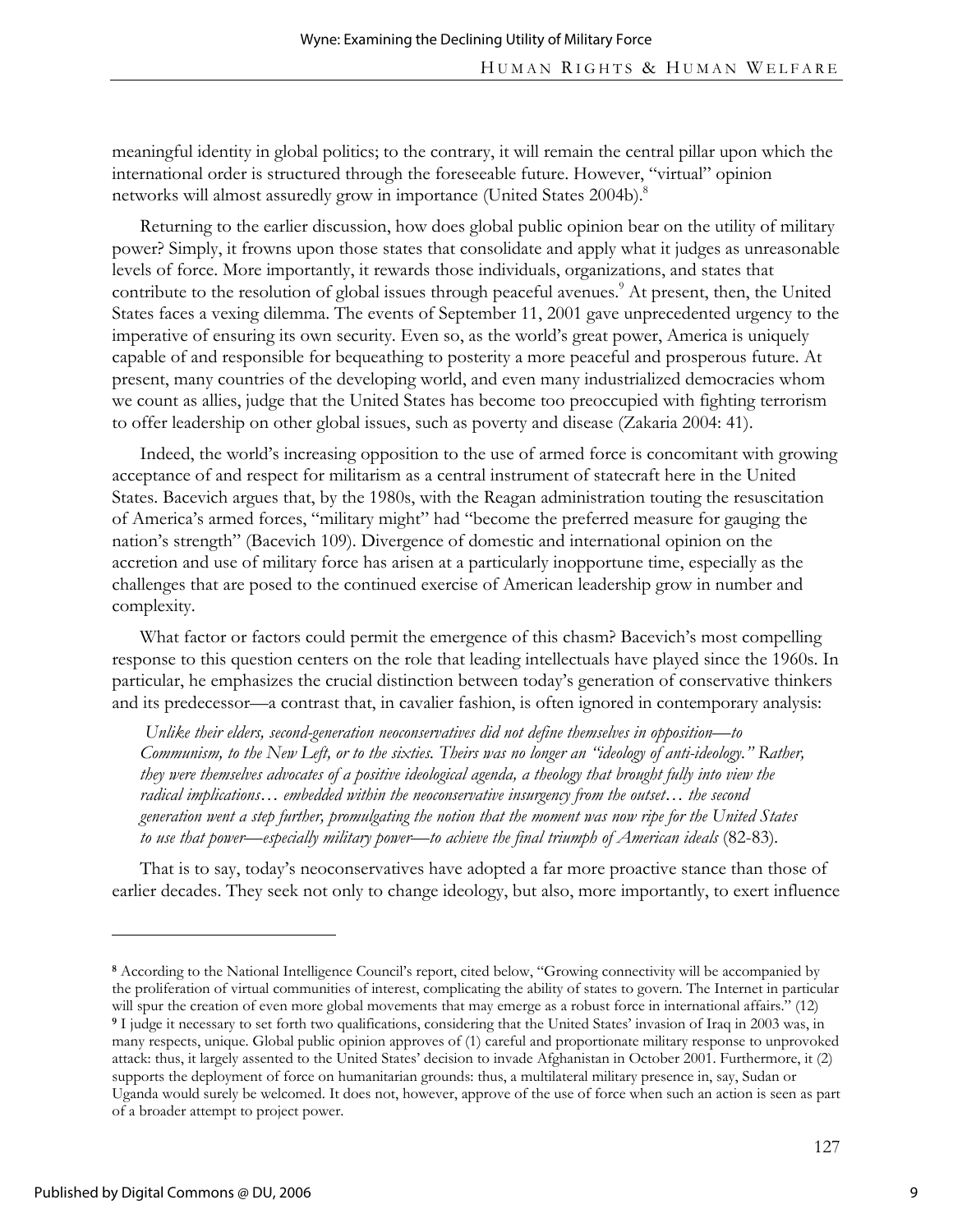on policy. In addition to occupying key positions in conservative Administrations, they have published numerous books, established new periodicals, launched policy organizations, and utilized broadcast media to the fullest extent, accruing significant dividends in the process (89). Indeed, at present, neoconservatives concurrently wield clout in two critical domains: public opinion and policy formation. I would be remiss to assert, as some do, that they dominate with little substantive opposition; it would be equally fallacious, however, to deny the scope and depth of their influence. Above all, they have instilled a measure of provincialism into mainstream discourse, arguing that formerly or presently warring states and regions, far from opposing, actually embrace the United States' military posture. They have succeeded, in effect, in converting a highly tendentious posture into an assumption that is generally internalized in mainstream debate.

I have already discussed some of the important consequences of this intellectual triumph, but have neglected, until now, to highlight their ramifications for human rights. Bacevich does not argue that the new American militarism encourages abuses. He does, however, maintain that the mindset to which it gives rise often sanctions, understates the significance of, or exhibits insouciance towards, them, to ill effect (Carnegie Council on Ethics and International Affairs 2005). As such, rather than viewing human rights abuses as improper deviations from the United States' standard mode of conduct, proponents of more forceful American foreign policy regard them as unfortunate but inevitable byproducts. That is to say, growing militarism appears to have transferred considerations of human rights from the realm of ethics to that of efficacy. Where their preservation does not interfere with the defense of national security, they are largely safeguarded; otherwise, as recent history demonstrates, they are compromised without great hesitation.

Consider the policy of "extrajudicial rendition," whereby America renders suspected terrorists to countries that are known to practice torture. Originally sanctioned during the Clinton administration, this policy has gained widespread currency in recent years, especially as the imperative of capturing known or suspected terrorists has become more urgent. In reading the text of international charters, legal opinions, and human rights documentation, however, one is left with considerable doubt as to this practice's legal standing. *The New Yorker* published a highly illuminating, if unsettling, investigative report on this issue, concluding that the increasing employment of rendition constitutes one part of a novel policy framework:

*The Bush Administration, however, has argued that the threat posed by stateless terrorists who draw no distinction between military and civilian targets is so dire that it requires tough new rules of engagement. This shift in perspective, labeled the New Paradigm… giv[es] less weight to the rights of suspects. It also questions many international laws of war… The most common destinations for rendered suspects are Egypt, Morocco, Syria, and Jordan, all of which have been cited for human-rights violations by the State Department, and are known to torture suspects* (Mayer 2005: 107)*.*

Indeed, the most worrisome characteristic of current practices is that, far from being quarantined, they appear to be widespread. It is now known, for example, that American military abuses at Abu Ghraib were actually commonplace. On April 30, 2004, Amnesty International issued a press release stating that torture in Iraq was "not isolated," and one year later, Human Rights Watch followed suit, alleging that prisoner abuse in Abu Ghraib was "only the 'tip of the iceberg'" (Amnesty International 2004; Human Rights Watch 2005). Their suspicions proved to be correct. In recent weeks, it has been revealed that the Central Intelligence Agency has been operating a "global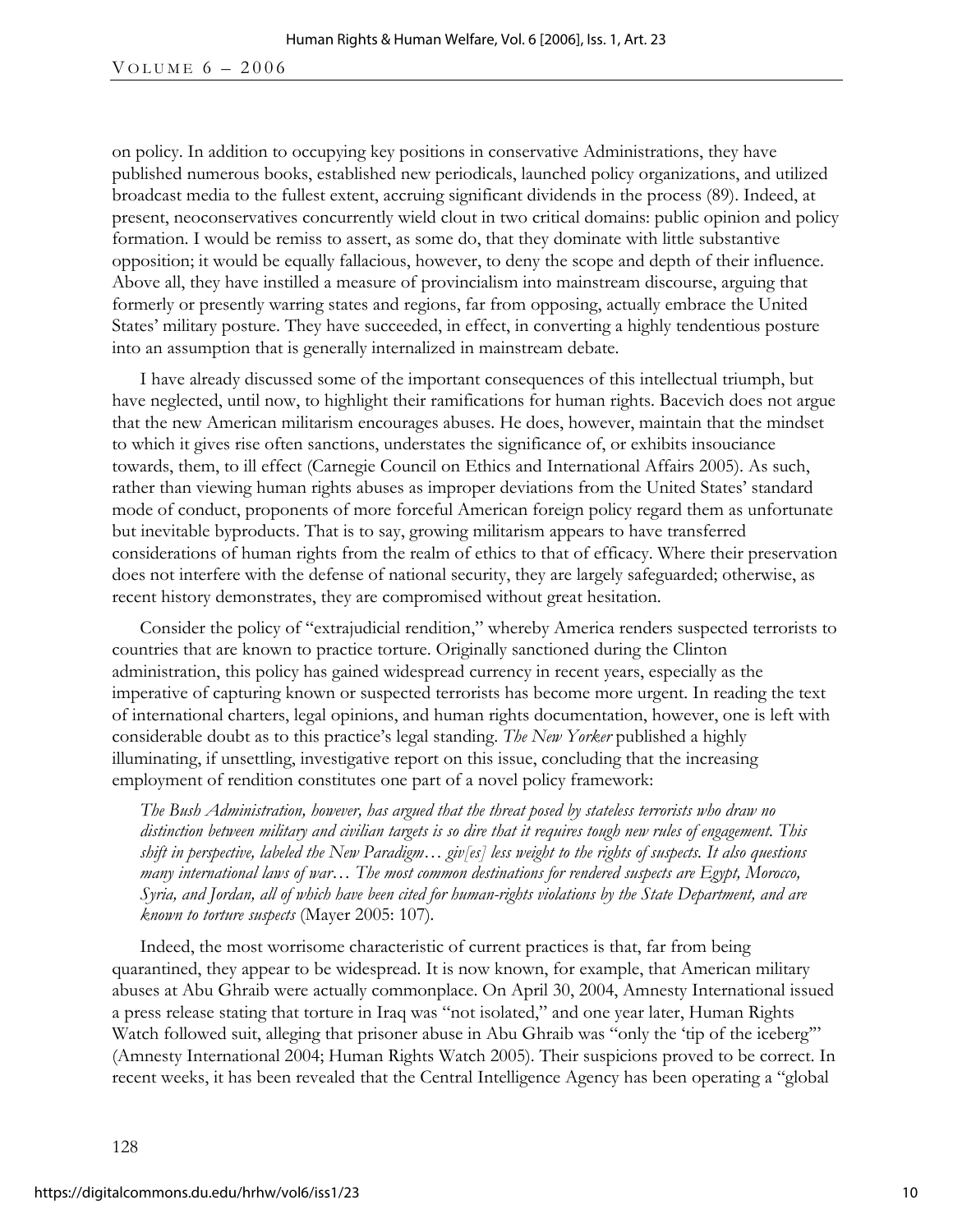internment network," and that, up until last year, it was running a secret prison in Kabul (Priest 2005: A1).

In light of these, and myriad other such allegations, it is not surprising that advocates of the Bush administration's policies have committed significant time, energy, and resources to undermining those individuals and organizations that criticize them. In recent years, even highly respected organizations, such as Amnesty International, have become central targets of this oftentimes severe campaign. Unfortunately, this reproach effectively condones those policies that undermine the United States' ability to dismantle terrorist networks. In particular, they further the widespread conviction that there exists a relationship between the emergence of the new American militarism and the perpetration of human rights abuses. Such a perception, whether or not it is correct, will likely further the opposition of global public opinion to the United States' deployment of military power. Ultimately, then, its current national security policy is increasing the irrelevance of American armed force, a seeming paradox that, upon closer scrutiny, is not altogether surprising.

#### **Looking into the Future**

So what lessons does the above analysis yield? Certainly, America's leadership must recognize that, in the 21<sup>st</sup> century, the achievement of its objectives will increasingly depend on convincing other countries that its best interests are also theirs.<sup>10</sup> There are, unfortunately, many who are dismissive and oftentimes contemptuous of such a posture: they believe that, at most, global public opinion is a nuisance, and more often that it is wholly irrelevant (Krauthammer 2003; Rice 2000: 62).11 An attendant stance is that the international community's current dislike of American foreign policy is a passing phenomenon, similar to that which gripped Europe during Ronald Reagan's presidency. A January 2005 study conducted by the Pew Global Attitudes Project suggests that such a belief is simplistic:

*But anti-Americanism is deeper and broader now than at any time in modern history. It is most acute in the Muslim world, but it spans the globe—from Europe to Asia, from South America to Africa. And while much of the animus is aimed directly at President Bush and his policies, especially the war in Iraq, this new global hardening of attitudes amounts to something larger than a thumbs down on the current occupant of the White House. Simply put, the rest of the world both fears and resents the unrivaled power that the United States has amassed since the Cold War ended. In the eyes of others, the U.S. is a worrisome colossus: It is too* 

**<sup>10</sup>** An elegantly constructed and objectively argued affirmation of this principle is Joseph S. Nye, Jr.'s work, Soft Power: The Means to Success in World Politics (2004), in particular, pp. 18 – 21. Nye contends that "However, in a global economy even the United States must consider how the use of force might jeopardize its economic objectives" (20). He could have reasonably extended his argument: namely, in an information age, the deployment of military power also imperils the United States' cultural, social, and geopolitical ambitions. For broader refutation of the notion that possessing disproportionate military power is uniquely capable of achieving a country's objectives, see Nye's earlier book, The Paradox of American Power: Why the World's Only Superpower Can't Go It Alone (2002). There, he asserts that "Fewer issues that [the United States] care[s] about will prove susceptible to solution through our dominant military power" (76).

**<sup>11</sup>** In his piece, Krauthammer remarks that "the international community is a fiction." Rice conveys the same argument, albeit more diplomatically. Writing about one year before she would assume the position of National Security Advisor, Rice concludes her essay by issuing the following assessment: "Foreign policy in a Republican administration will…not [proceed] from the interests of an illusory international community" (2003: 62).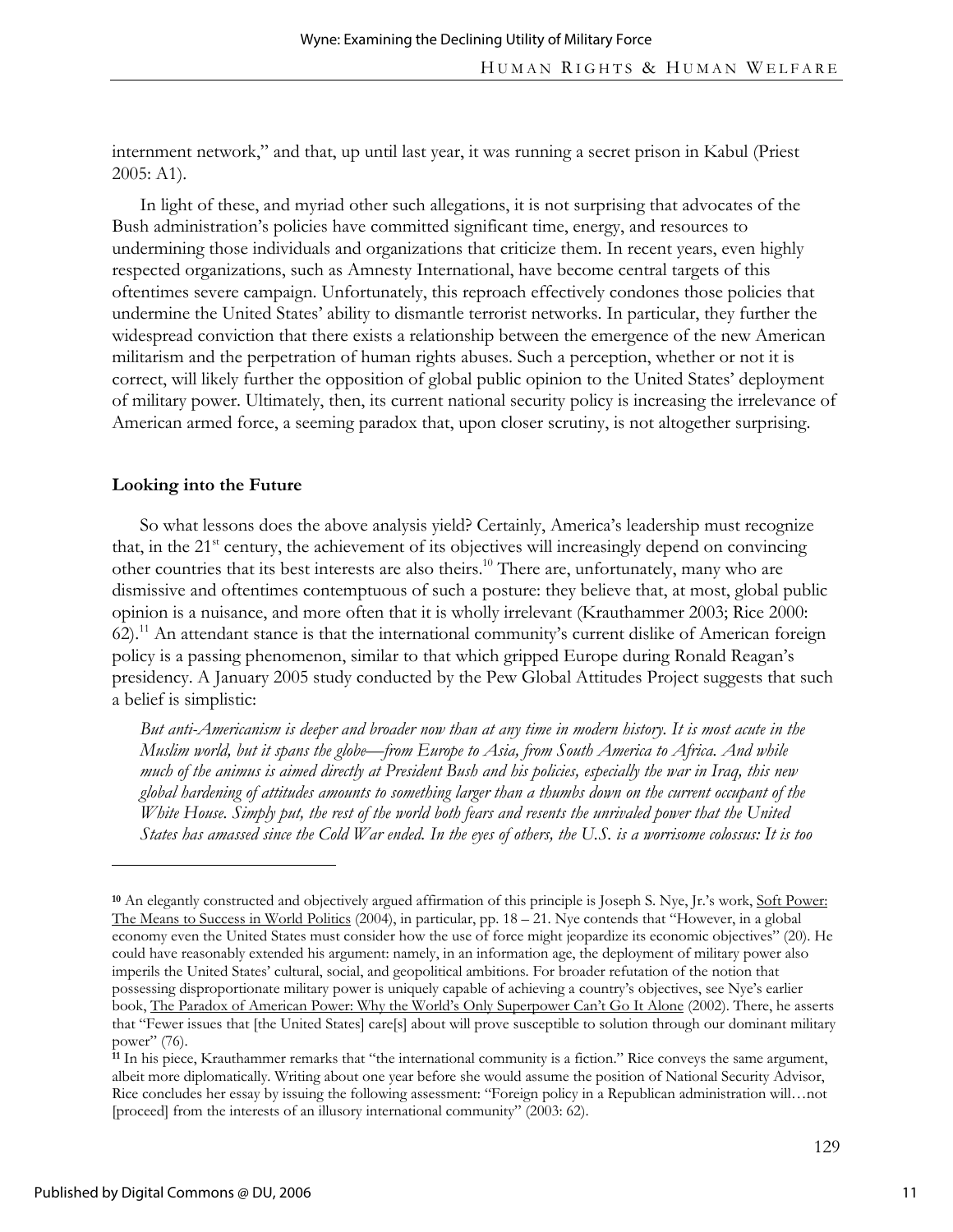VOLUME  $6 - 2006$ 

*quick to act unilaterally, it doesn't do a good job of addressing the world's problems, and it widens the global gulf between rich and poor. On matters of international security, the rest of the world has become deeply suspicious of U.S. motives and openly skeptical of its word. People abroad are more likely to believe that the U.S.-led war on terror has been about controlling Mideast oil and dominating the world than they are to take at face value America's stated objectives of self-defense and global democratization* (Pew Global Attitudes Project 2005).*12* 

Bacevich would argue that this perception is more grounded in reality than Americans might like to admit. Indeed, he maintains that the global war on terrorism, far from representing a novel chapter in American foreign policy, serves to continue a "gigantic project" whose origins date to the Carter Doctrine: namely, the quest to secure dominance over the Persian Gulf's petroleum reserves (182, 191). I would argue that Bacevich actually understates the scale of this endeavor. The United States' ambition to acquire control of Middle Eastern oil supplies dates back to at least the immediate aftermath of the Second World War, when the State Department famously described the Middle East as "a stupendous source of strategic power, and one of the greatest material prizes in world history" (Richman 1985). Nonetheless, his basic argument is sound.

After all, strategic European and Muslim countries are concerned not only with America's ambitious pursuit of military power, but also, more broadly, with its quest to achieve hegemony. Although Bacevich centers his analysis on the former of these endeavors, he properly notes that militarism is representative of a more entrenched predicament:

*Out of defeat, that is, emerged ideas, attitudes, and myths conducive to militarism. But this militaristic predisposition alone cannot explain the rising tide of American bellicosity that culminated in March 2003 with the invasion of Iraq. For that we must look also to interests, and, indeed, to the ultimate in U.S. national interests, that is the removal of any obstacles or encumbrances that might hinder the American people in their pursuit of happiness ever more expansively defined* (176)*.* 

The belief that impregnable defenses can guarantee American primacy is increasingly being challenged in mainstream literature, although there are still a number of deeply influential intellectuals and policymakers with whom it finds favor (Cordesman 2001).<sup>13</sup> Bacevich has mastered the work of a number of respected conservative thinkers who are of this persuasion, and offers an impressive litany of illustrations. For example, he cites Robert Kagan's argument that "Military strength alone will not avail if we do not use it actively to maintain a world order that both supports and rests upon American hegemony" (85).

There are myriad books that, with varying degrees of clarity and effectiveness, refute such notions, but The New American Militarism is among the most exhaustively researched, sophisticatedly constructed, and, ultimately, powerfully argued. Perhaps the most original

**<sup>12</sup>** For even more insightful commentary, see Kull (2005) 36-37. He concludes that "People around the world are not only turning away from the United States; they are starting to embrace the leadership of other major powers" (36). **<sup>13</sup>** Cordesman contends that "There is no other region where regional coalition partners are likely to create military capabilities that can greatly reduce the strain on U.S. forces. This creates a strong prospect that the United States will find itself remaining the world's only superpower, largely because no peer will emerge to expose the limits of its military capabilities" (401). Admittedly, Cordesman's formulation here is among the more explicit ones that one will find. Far more common is the belief that the accretion of military power is the surest way to assure that the United States retains its ability to project power on a global scale. See, for example, the Project for a New American Century's "Statement of Principles," published on June 3, 1997.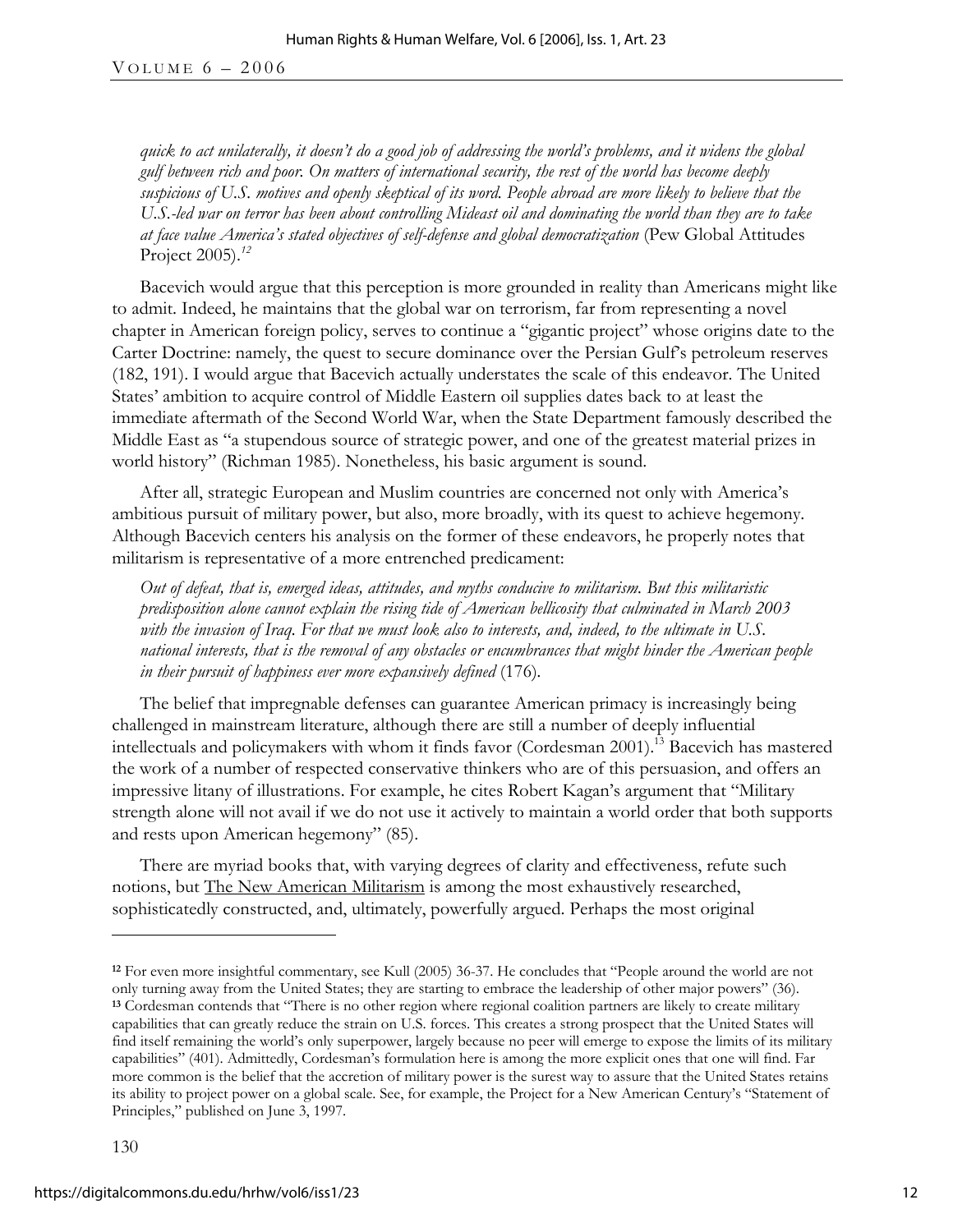contribution that it makes to the existing literature on resurgent American militarism is its exploration of the disparate elements that, consciously or not, collaborated to facilitate its rise. Bacevich is of a rare breed of scholars who recognize that to blame one individual or Administration for this phenomenon is an exercise in intellectual sloth: "Although as human beings they may be interesting, very few [presidents] can claim more than marginal historical significance. So while the account that follows discusses various personalities—not only politicians, but also soldiers, intellectuals, and religious leaders—it uses them as vehicles to highlight the larger processes that are  $afoot'$  ( $xii - xiii$ ).

Like any great work, Bacevich's, too, is not without deficiencies in need of redress, some more critical than others. An appraisal of its stylistic merits would reveal that it is replete with instances of stark prose and hyperbolic rhetoric that, on occasion, detract from his otherwise complex and sober argumentation. The effect of such stylistic stridency is to leave the reader with the impression that there are almost no subtleties involved with the issues that he discusses, even as, of course, these nuances figure prominently in his arguments. As for the content of the book, Bacevich does not sufficiently illuminate the interconnectivity of the groups that he believes have contributed to the new American militarism. Furthermore, the attention that he bestows upon particular individuals, such as Albert Wohlstetter and Norman Podhoretz, while indicative of their influence, can, at times, appear to suffer from the same tendency that he criticizes—namely, the proclivity to foist more attention than is warranted on a given individual, rather than on the larger processes to which that individual contributes.

Certainly, though, The New American Militarism, for whatever minor deficiencies it might otherwise possess, is an innovative and courageous work of scholarship. Although the public is properly leery of Republicans endorsing Democrats or Democrats' causes (and vice versa) in today's highly partisan climate, Bacevich is neither engaging in an about-face nor attempting to garner publicity. Indeed, the themes that he sets forth in the text under review derive from arguments that he has been articulating for quite some time now—his previous two books, American Empire (2002) and The Imperial Tense (2003), as well, urge American policymakers not to succumb to militaristic impulses when confronted with security threats.

It is encouraging that, in response to developments in Iran and North Korea, the Bush administration has not been as intent on formulating or implementing a military response, even though one could well argue that each country's nuclear regime poses a far greater challenge to American security than did Iraq's. That being said, however, its fundamental belief that military preponderance is the most expedient guarantor of national security does not appear to have wavered. Looking forward, it is investments in the various aspects of human welfare—as ensconced in, for example, the Millennium Development Goals—that will advance American interests above all others. As interdependence deepens, feelings of humiliation and resentment in the developing world will more readily manifest in violence. Militarism, far from mitigating or eliminating them, ensures that they will endanger the United States, in ways that are yet unknown.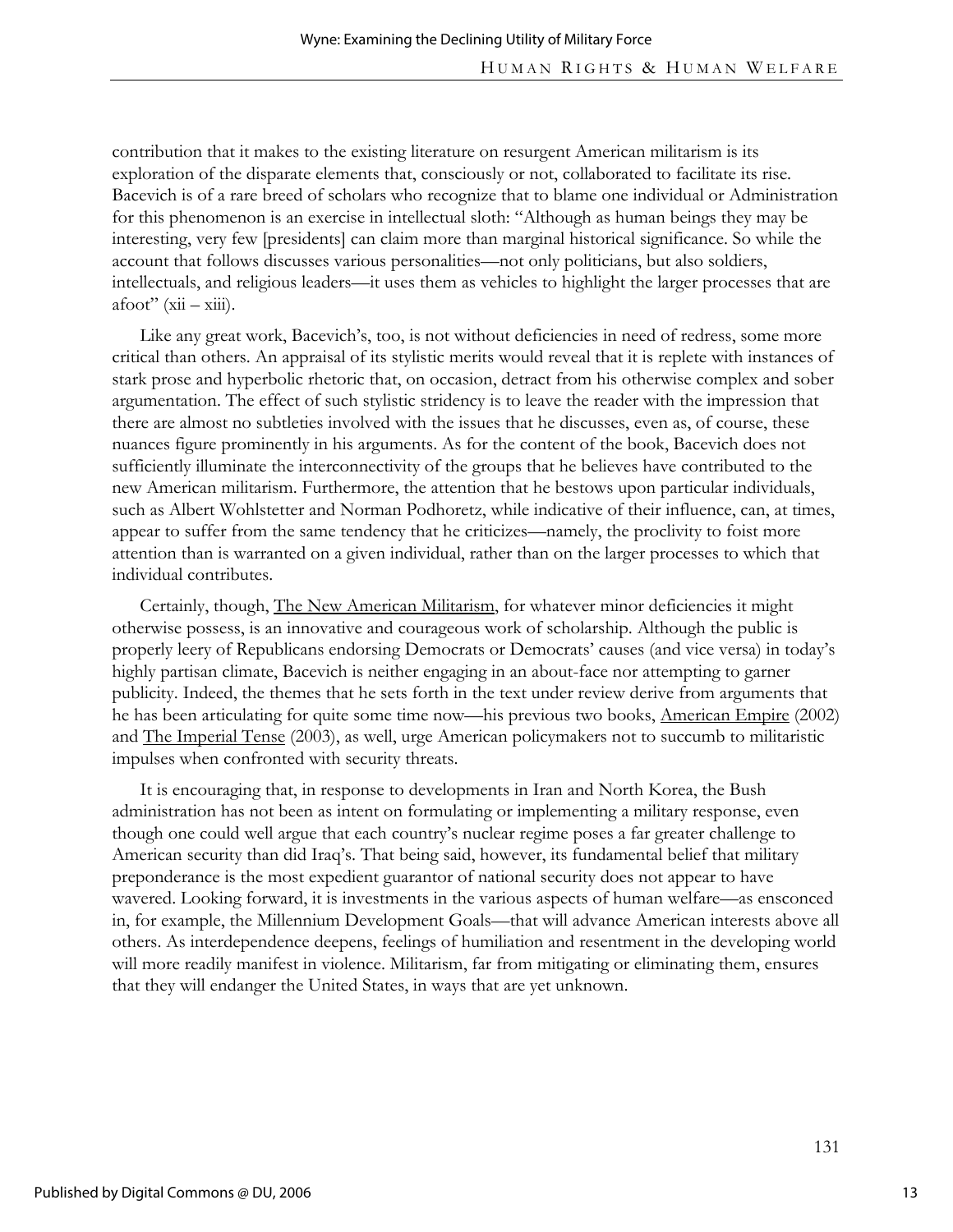#### **References**

Amnesty International. (2004). "Iraq: Torture not isolated—independent investigations vital." Website: **http://web.amnesty.org/library/Index/ENGMDE140172004**.

Bacevich, Andrew J. (2002). American Empire. Cambridge: Harvard University Press.

\_\_\_\_\_\_\_\_. (2003). The Imperial Tense. Chicago: Ivan R. Dee.

- Berger, Brian. (2004). "New Horizons Set To Launch With Minimum Amount of Plutonium." *Space News.* Website: **http://www.space.com/spacenews/businessmonday\_041004.html**.
- Broad, William J. (2005). "U.S. Has Plans To Again Make Own Plutonium." *The New York Times* (June 27): A1.
- Byrne, Malcom. (2003). "Saddam Hussein: More Secret History." Website: **http://www.gwu.edu/~nsarchiv/NSAEBB/NSAEBB107/index.htm**.
- Business Leaders for Sensible Priorities. (2006). "The FY 2005 Budget: Defense Spending Out of Control." Website: **http://www.sensiblepriorities.org/budget\_analysis.htm**.
- Chevrier, Marie. (2001). "The Biological Weapons Convention: the protocol that almost was," in Trevor Findley and Oliver Meier (eds.), *Verification Yearbook 2001*. London: The Verification Research, Training and Information Centre.
- *CNN*. (2005). "Military probes 'green' bullets." Website: **http://us.cnn.com/2005/TECH/science/07/29/green.bullets.ap/**.
- Coll, Steve and Susan B. Glasser. (2005). "Attacks Bear Earmarks of Evolving Al Qaeda." *The Washington Post* (July 8): A20.
- Cordesman, Anthony. (2001). "The Military in a New Era: Living with Complexity," in Richard L. Kugler and Ellen L. Frost (eds.), *The Global Century: Globalization and National Security*. Washington, DC: National Defense University Press.
- Council on Ethics and International Affairs. (2005). "The New American Militarism: Conversation with Andrew Bacevich." Carnegie Website: **http://www.carnegiecouncil.org/viewMedia.php/prmTemplateID/8/prmID/5171**.
- Danneskiold, Jim. (2004). "Los Alamos leading fast-paced reactor research to power planned journey to Jupiter's icy moons." Los Alamos National Laboratory. Website: **http://www.lanl.gov/news/index.php?fuseaction=home.story&story\_id=1527**.
- Deibert, Ronald J. (1997). Parchment, Printing, and Hypermedia: Communication in World Order Transformation. New York: Columbia University Press.
- Deller, Nicole and John Burroughs. (Summer 2003). "Arms Control Abandoned: The Case of Biological Weapons." *World Policy Journal* 20(2): 37-42.

132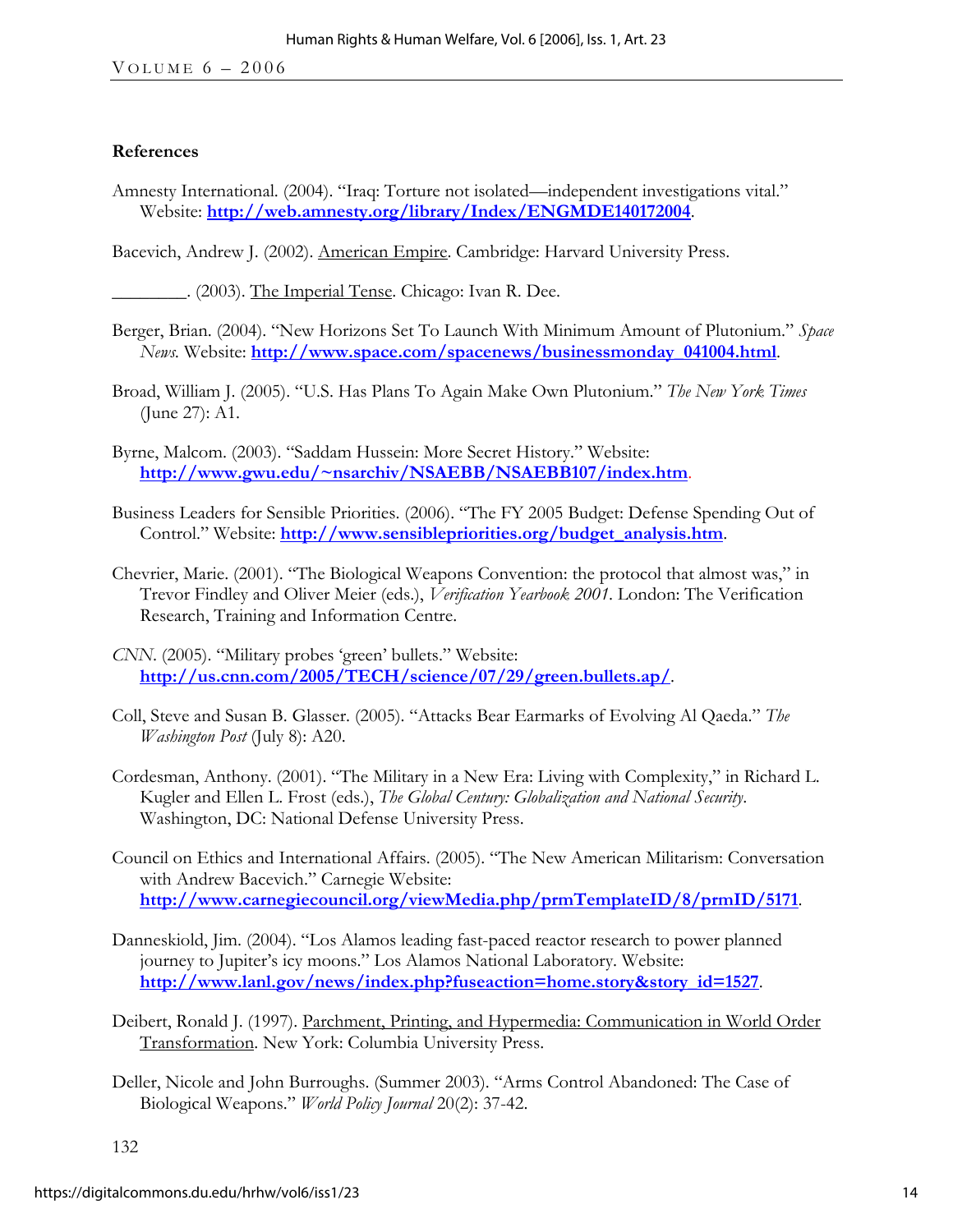Diamond, Jared. (1999). Guns, Germs, and Steel. New York: W.W. Norton.

- Dickey, Christopher and Evan Thomas. (2002). "How the U.S. Helped Create Saddam Hussein." *Newsweek* (September 23): 34-40.
- Epstein, Susan B. (2005). "U.S. Public Diplomacy: Background and the 9/11 Commission Recommendations." Website: **http://www.usembassy.it/pdf/other/RL32607.pdf**.
- Ford, Harold P. (1996). "Revisiting Vietnam: Thoughts Engendered by Robert McNamara's *In Retrospect*." *Studies in Intelligence* 39(5): 95-109.
- Friedman, Benjamin. (July/August 2005). "Think Again: Homeland Security." *Foreign Policy* 149: 22- 28.
- Gagon, Steve. (2006). "It's Elemental—The Element Plutonium." Department of Energy. Website: **http://education.jlab.org/itselemental/ele094.html**.
- Giuliano, Jackie Alan. (2001). "Missing the Target—Green Bullets." Environment News Service. Website: **http://ens-newswire.com/ens/jun2001/2001-06-27g.asp**.
- Hitchens, Theresa. (2005). "CDI Fact Sheet: Space Debris." Center for Defense Information. Website: **http://www.cdi.org/program/document.cfm?DocumentID=3106&from\_page=../index .cfm**.
- Human Rights Watch.. (2005). "U.S.: Abu Ghraib Only the 'Tip of the Iceberg.'" Website: **http://hrw.org/english/docs/2005/04/27/usint10545.htm**.

\_\_\_\_\_\_\_\_. (2005). "U.S. Operated Secret 'Dark Prison' in Kabul." Website: **http://www.hrw.org/english/docs/2005/12/19/afghan12319.htm**.

- Johnson, Stephen, Helle C. Dale and Patrick Cronin. (2005). "Strengthening U.S. Public Diplomacy Requires Organization, Coordination, and Strategy." Heritage Foundation. Website: **http://www.heritage.org/Research/NationalSecurity/bg1875.cfm.**
- Kamarck, Elaine. (2005). "Best Defense Against Terror is the Cop on the Beat." *Newsday* (July 22): A47.
- Kennedy Jr., Robert F. (1999). Thirteen Days: A Memoir of the Cuban Missile Crisis. New York: W.W. Norton.
- Kosiak, Steven M. (2003). "Potential Cost of a War with Iraq and its Post-War Occupation." Center for Strategic and Budgetary Assessments. Website: **http://www.csbaonline.org/4Publications/Archive/B.20030225.Potential\_Costs\_of/B.2 0030225.Potential\_Costs\_of.pdf**.
- Krauthammer, Charles. (2003). "Mr. President, walk away from the U.N." Website: **http://www.townhall.com/columnists/charleskrauthammer/ck20030312.shtml**.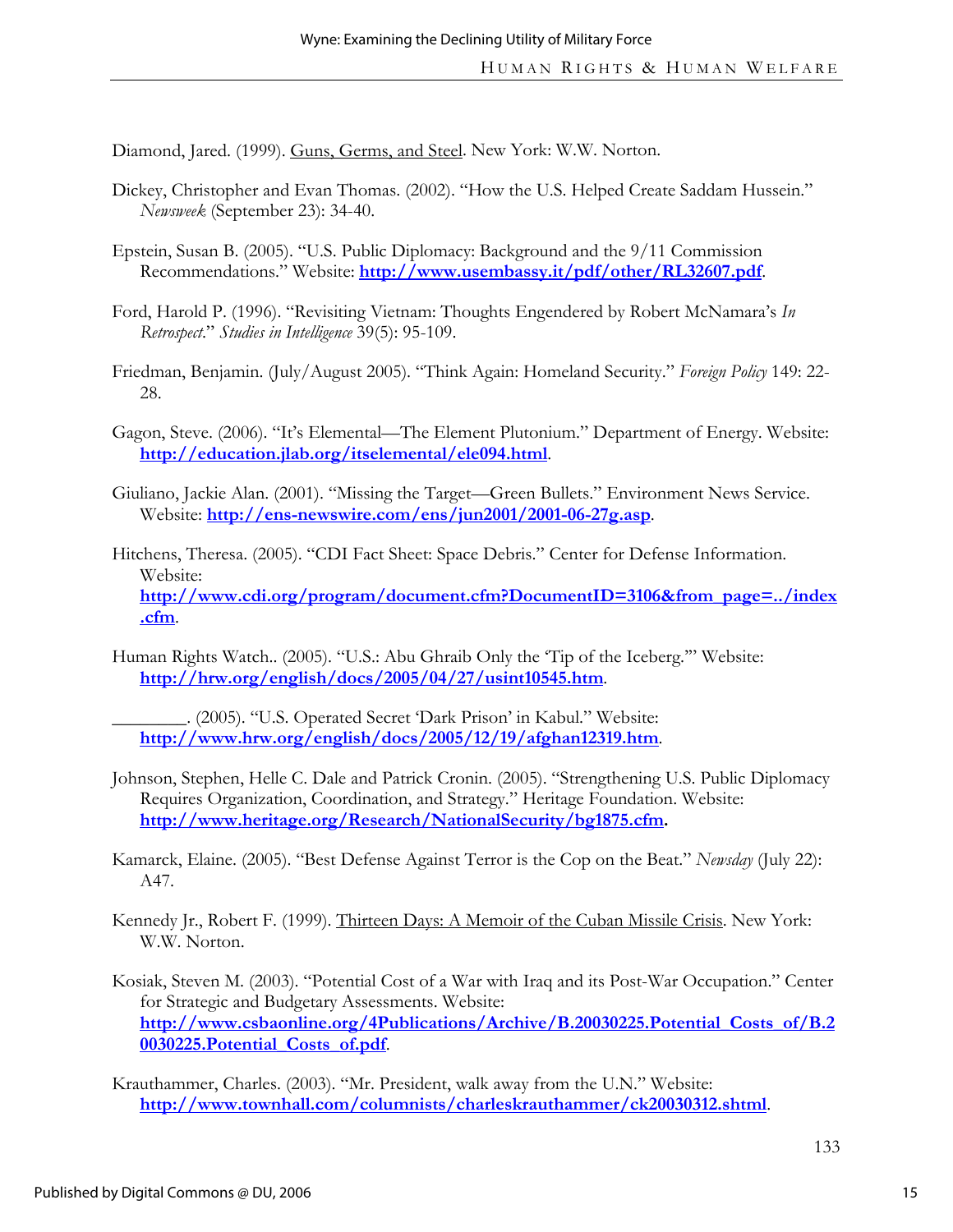Krepon, Michael. (2005). "Seven Questions: Space Weapons," Website: **http://www.foreignpolicy.com/story/cms.php?story\_id=3119**.

\_\_\_\_\_\_\_\_. (2005). "Space Security Or Space Weapons?" Henry L. Stimson Center. Website: **http://www.stimson.org/space/pdf/issueguide.pdf**.

Kull, Steven. (July/August 2005). "It's Lonely at the Top," *Foreign Policy*.

Mayer, Jane. 2005. "Outsourcing Torture." *The New Yorker* (February 14 – 21): 106-23.

- Metzl, Jamie F. and Frank C. Carlucci. (2001). "State Department Reform." The Council on Foreign Relations. Website: **http://www.cfr.org/pub3890/frank\_c\_carlucci\_jamie\_f\_metzl/state\_department\_refor m.php**.
- Nye, Joseph S. (2002). The Paradox of American Power: Why the World's Only Superpower Can't Go It Alone. Oxford: Oxford University Press.

\_\_\_\_\_\_\_\_. (2004). Soft Power: The Means to Success in World Politics. New York: Public Affairs.

- Paine, Christopher E. (2004). "Weaponeers of Waste." National Resources Defense Council. Website: **http://www.nrdc.org/nuclear/weaponeers/weaponeers.pdf**.
- Pew Global Attitudes Project. (2005). "Global Opinion: The Spread of Anti-Americanism" Website: **http://pewresearch.org/assets/files/trends2005-global.pdf**.
- Pincus, Walter. (2005). "Plans by U.S. to Dominate Space Raising Concerns." *The Washington Post* (March 29): A2.
- Priest, Dana. (2005). "CIA Holds Terror Suspects in Secret Prisons," *The Washington Post* (November 2): A1.
- Rice, Condoleeza. (January/February 2000). "Promoting the National Interest." *Foreign Affairs* 79(1): 45-62.
- Richman, Sheldon L. (1985). "Policy Analysis: The United States and the Persian Gulf." The Cato Institute. Website: **http://www.cato.org/pubs/pas/pa046.html**.
- Shirer, William. (1960). The Rise and Fall of the Third Reich: A History of Nazi Germany. New York: Ballantine.
- Sköns, Elisabeth, Wuyi Omitoogun, Catalina Perdomo, and Petter Stålenheim. (2005). "Military expenditure." Stockholm International Peace Research Institute. Website: **http://yearbook2005.sipri.org/ch8/ch8**.

Stern, Jessica. (July/August 2003). "The Protean Enemy." *Foreign Affairs* 82(4): 27-40.

Ungar, Sanford J. (Many/June 2005). "Pitch Imperfect," *Foreign Affairs*. 2-13.

134